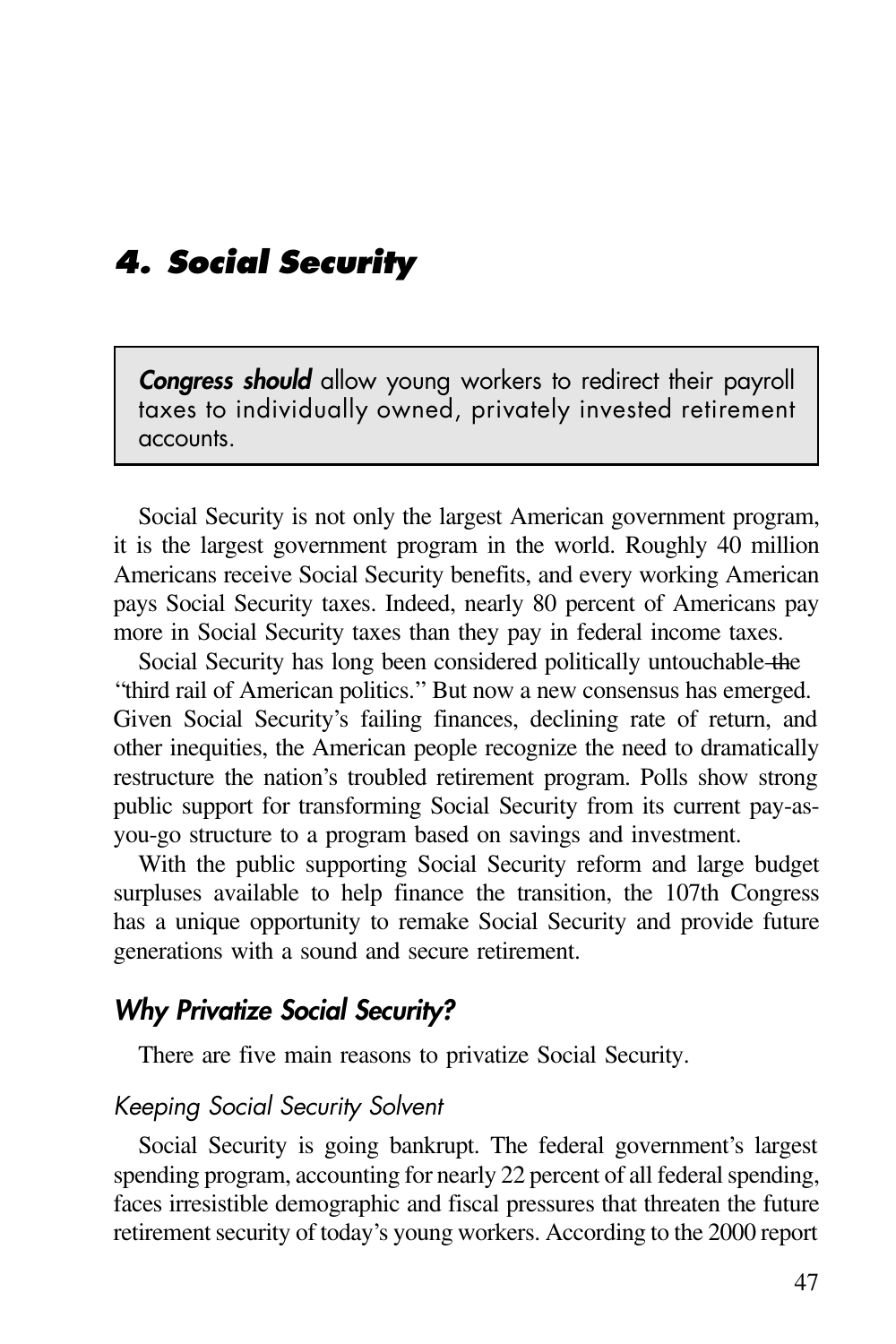of the Social Security system's Board of Trustees, in 2015, just 15 years from now, the Social Security system will begin to run a deficit (Figure 4.1). That is, it will begin to spend more on benefits than it brings in through taxes. Anyone who has ever run a business— or balanced a checkbook— understands that when you are spending more than you are bringing in, something has to give: you need to start either earning more money or spending less to keep things balanced. For Social Security, that means either higher taxes or lower benefits.

In theory, Social Security is supposed to continue paying benefits after 2015 by drawing on the Social Security Trust Fund. The trust fund is supposed to provide enough money to guarantee benefits until 2037, when it will be exhausted. But one of Washington's dirty little secrets is that there really isn't a trust fund. The government spent that money long ago to finance general government spending and hide the true size of the federal budget deficit. The trust fund now consists only of IOUs— promises that at some time in the future the government will replace that money, which can only be done by collecting more taxes or issuing even more debt.



## *Figure 4.1 Social Security Revenue vs. Cost of Benefits*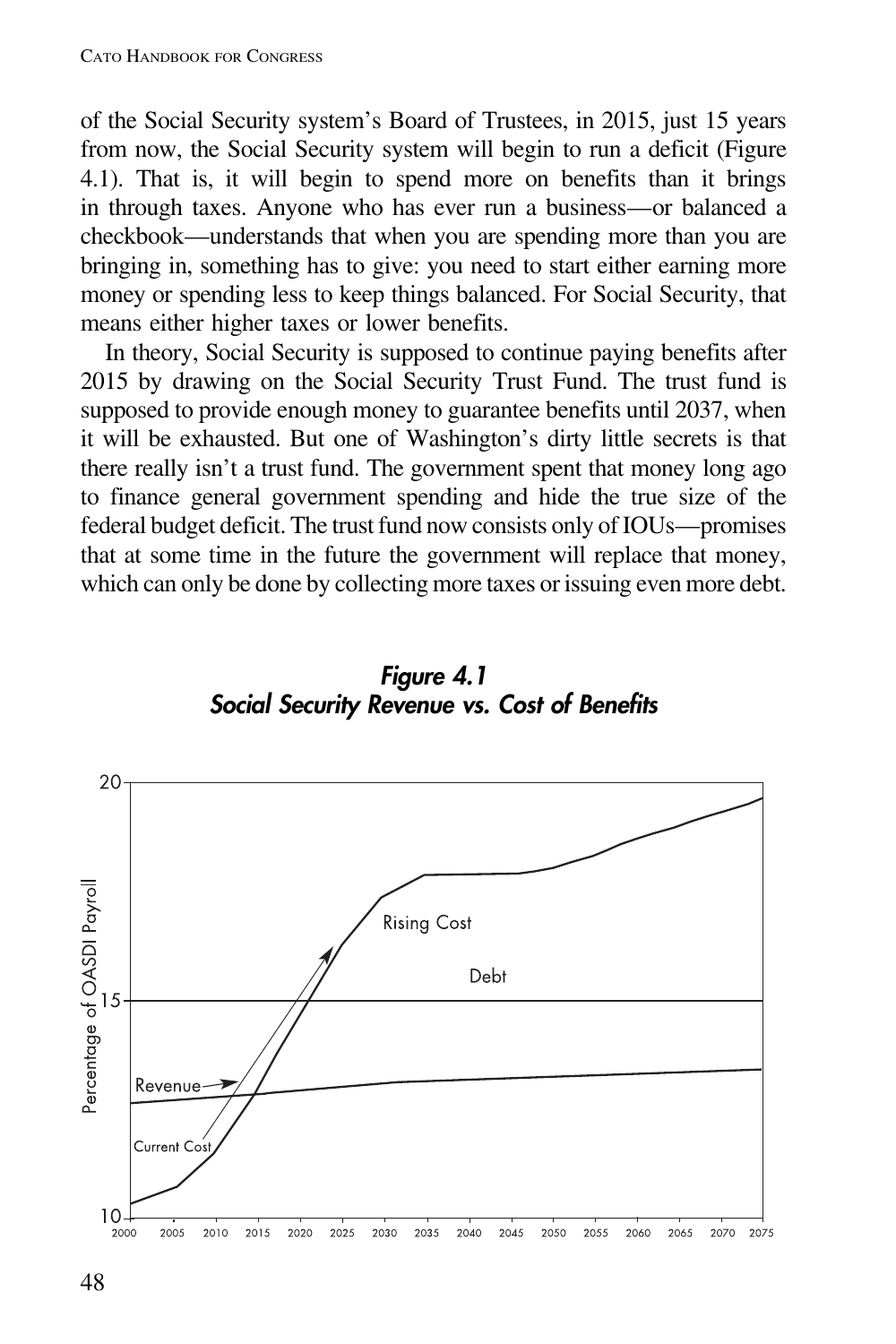Even if Congress can find a way to redeem the bonds, the trust fund surplus will be completely exhausted by 2037. At that point, Social Security will have to rely solely on revenue from the payroll tax. But that revenue will not be sufficient to pay all promised benefits.

Moreover, after that point, the financial gulf in Social Security becomes huge. According to the government's own latest projections, paying all promised Social Security benefits to young workers entering the work force today would probably require a payroll tax increase of from 50 to 100 percent, 6 to 12 percentage points. If we look at all the benefits financed by the 15.3 percent payroll tax today, which include the Hospital Insurance benefits of Medicare, paying all the retirement benefits promised to today's young workers would probably require doubling or almost tripling that tax to as much as 30 or 40 percent. That level of taxation is neither economically nor politically feasible. Consequently, *there is no prospect that today's young workers will receive their currently promised benefits*.

### *A Better Deal for Young Workers*

Even if Social Security did somehow manage to pay all its promised benefits, the taxes paid by today's young workers are already so high that promised benefits would be a bad deal in return for those taxes. Those benefits represent a low, below-market rate of return, or effective interest rate, on the taxes workers and their employers have to pay into the system throughout their careers. Studies show that investing those tax funds instead in private savings and insurance would likely yield three or more times the benefits Social Security promises to today's young workers.

Investing through the private system and earning modest returns, the average two-earner couple would retire with a trust fund of about \$1 million in today's dollars to provide their retirement benefits. This trust fund would pay them more than Social Security out of the annual interest alone, while still allowing the couple to leave almost \$1 million to their children or other heirs. Alternatively, the couple could use the entire trust fund for an annuity that would pay them three times what Social Security promises (Figure 4.2).

This is a measure of what Social Security is costing average families today— \$1 million over their lifetimes, or about three times the benefits of Social Security. Moreover, this financial crisis exists today, not some time in the future. Every year that workers are forced to participate only in Social Security, without the freedom to choose private alternatives, they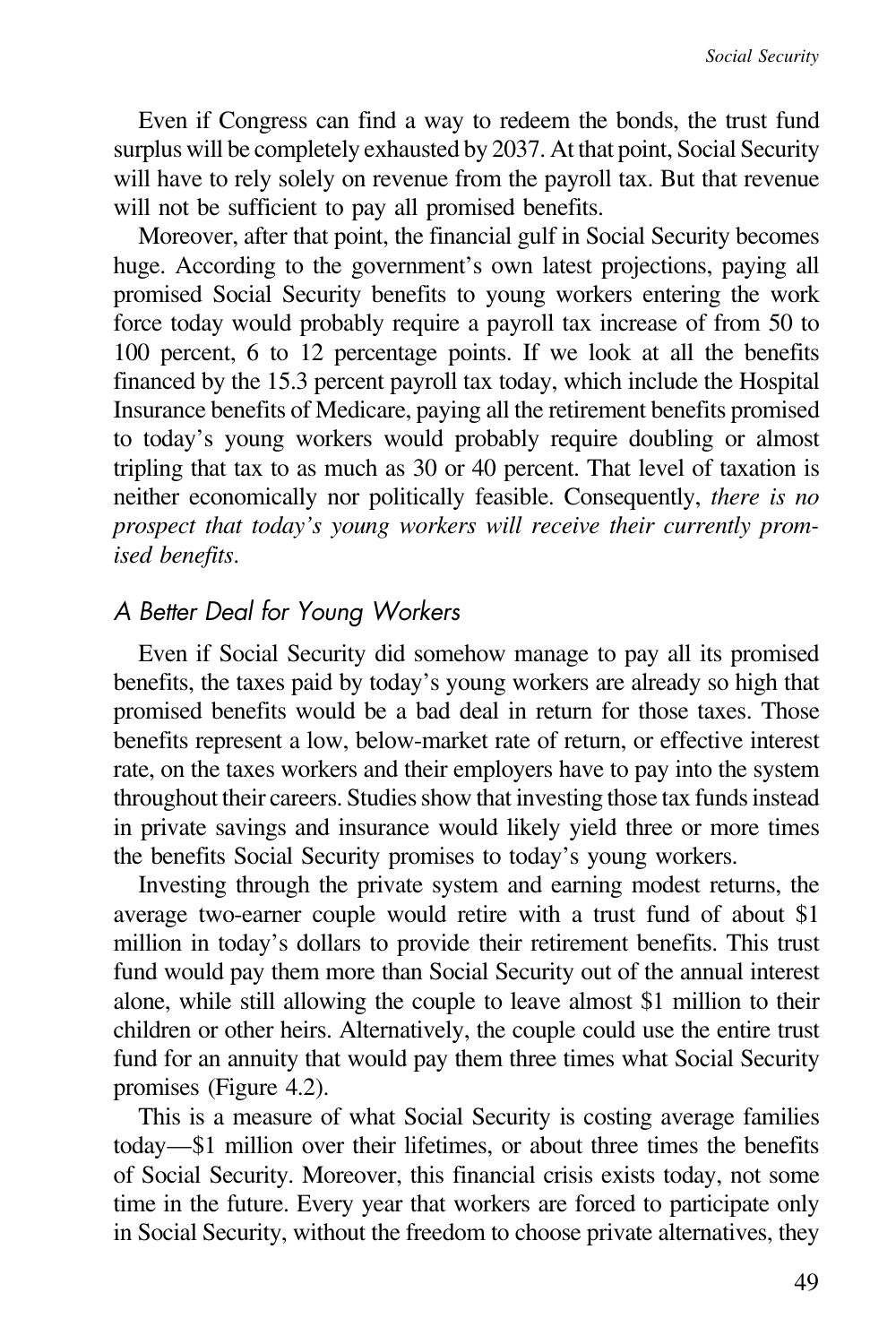

*Figure 4.2*

SOURCE: Cato Institute's calculator at www.socialsecurity.org.

\*When this couple retires, the Social Security Administration projects that it will be able to pay only 75% of currently legislated benefits.

are irreversibly suffering a bigger and bigger portion of this lifetime loss. Roughly, the average two-earner couple is losing \$25,000 each year they are forced to go without a private option.

These first two problems alone show why privatization is the only solution to Social Security's problems. If taxes are raised or benefits cut to solve the bankruptcy problem, then Social Security will become an even worse deal for today's young workers. Or if taxes are cut or benefits raised to make Social Security a better deal for today's workers, then the system's financial crisis will worsen. The only way to solve both problems is to turn to the private sector, where the high returns and new income generated by private investments will in fact fully finance even better benefits than Social Security promises.

### *Savings and Economic Growth*

Social Security operates on a pay-as-you-go basis; almost all of the funds coming in are immediately paid out to current beneficiaries. This system displaces private fully funded alternatives under which the funds coming in would be saved and invested for the future benefits of today's workers. The result is a large net loss of national savings, which reduces capital investment, wages, national income, and economic growth. More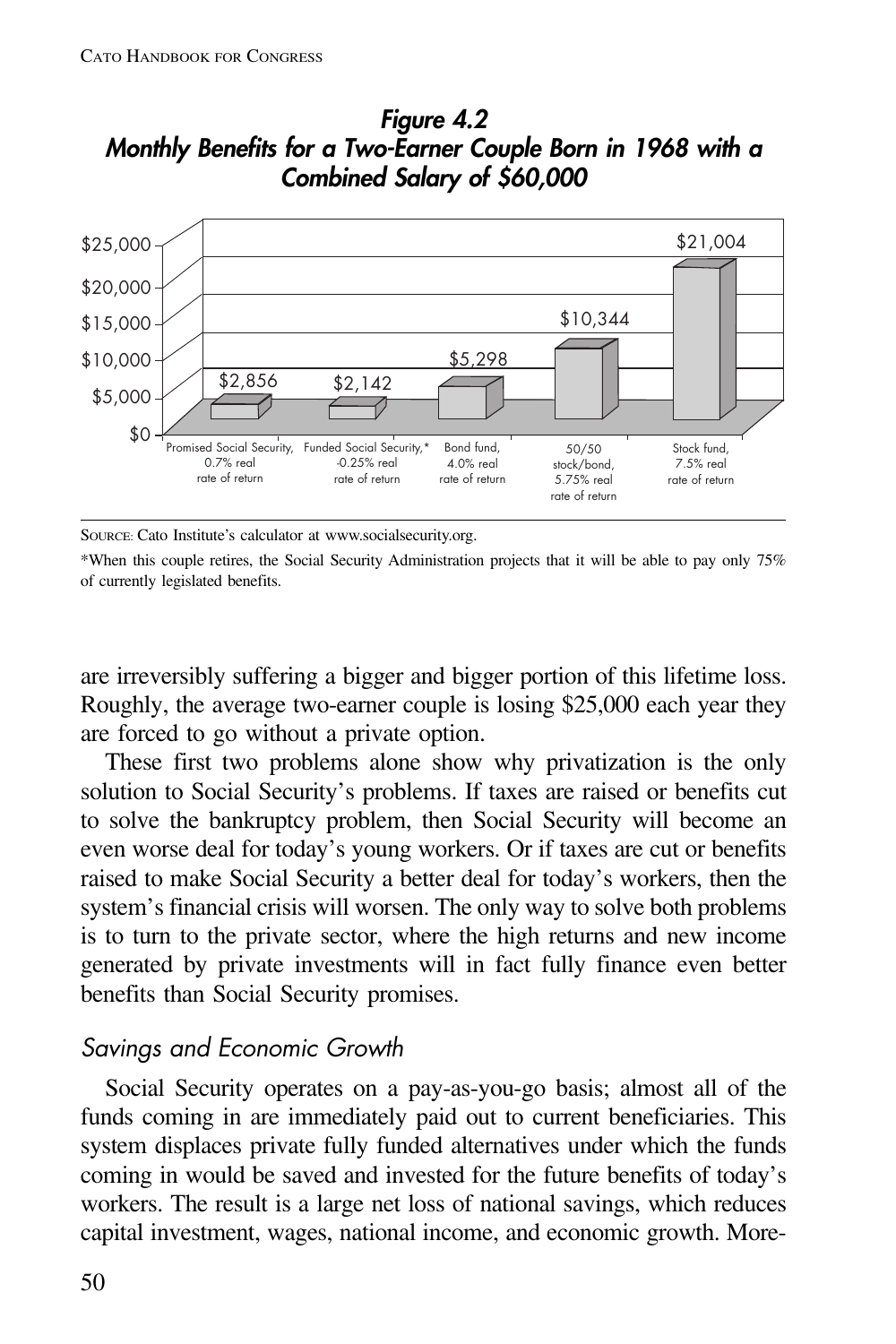over, by increasing the cost of hiring workers, the payroll tax substantially reduces wages, employment, and economic growth as well.

Shifting to a private system, with hundreds of billions of dollars invested in individual retirement accounts each year, would likely produce a large net increase in national savings, depending on how the government financed the transition. This would increase national investment, productivity, wages, jobs, and economic growth. Replacing the payroll tax with private retirement contributions would also improve economic growth, because the required contributions would be lower and those contributions would be seen as part of a worker's direct compensation, stimulating more employment and output.

Harvard economist Martin Feldstein estimates that privatization of Social Security would produce \$10 trillion to \$20 trillion in present value net benefits to America. That is essentially his estimate of the present value of the improved economic performance that would result from the reform. Most of that net benefit would probably come in the form of the higher returns and benefits earned for retirees through the private investment accounts. But some would also come in the form of higher wages and employment for working people.

### *Helping the Poor*

Low-income workers would be among the biggest winners under a private system. As shown in Figure 4.3, a private, invested system would pay low-income workers at least two to three times the benefits promised by Social Security. And that does not take into account the fact that blacks and other minorities, and the poor in general, have below-average life expectancies. As a result, they tend to live fewer years in retirement and collect less in Social Security benefits than do whites. In a private, invested system, by contrast, they would each retain control over the funds paid in and could pay themselves higher benefits over their fewer retirement years, or leave more to their children or other heirs.

The higher returns and benefits of a private, invested system would be most important to low-income families, as they most need the extra funds. The funds saved in the individual retirement accounts, which could be left to the children of the poor, would also greatly help families break out of the cycle of poverty. Similarly, the improved economic growth, higher wages, and increased jobs that would result from privatization would be most important to the poor. Moreover, without reform, low-income workers will be hurt the most by the higher taxes or reduced benefits that will be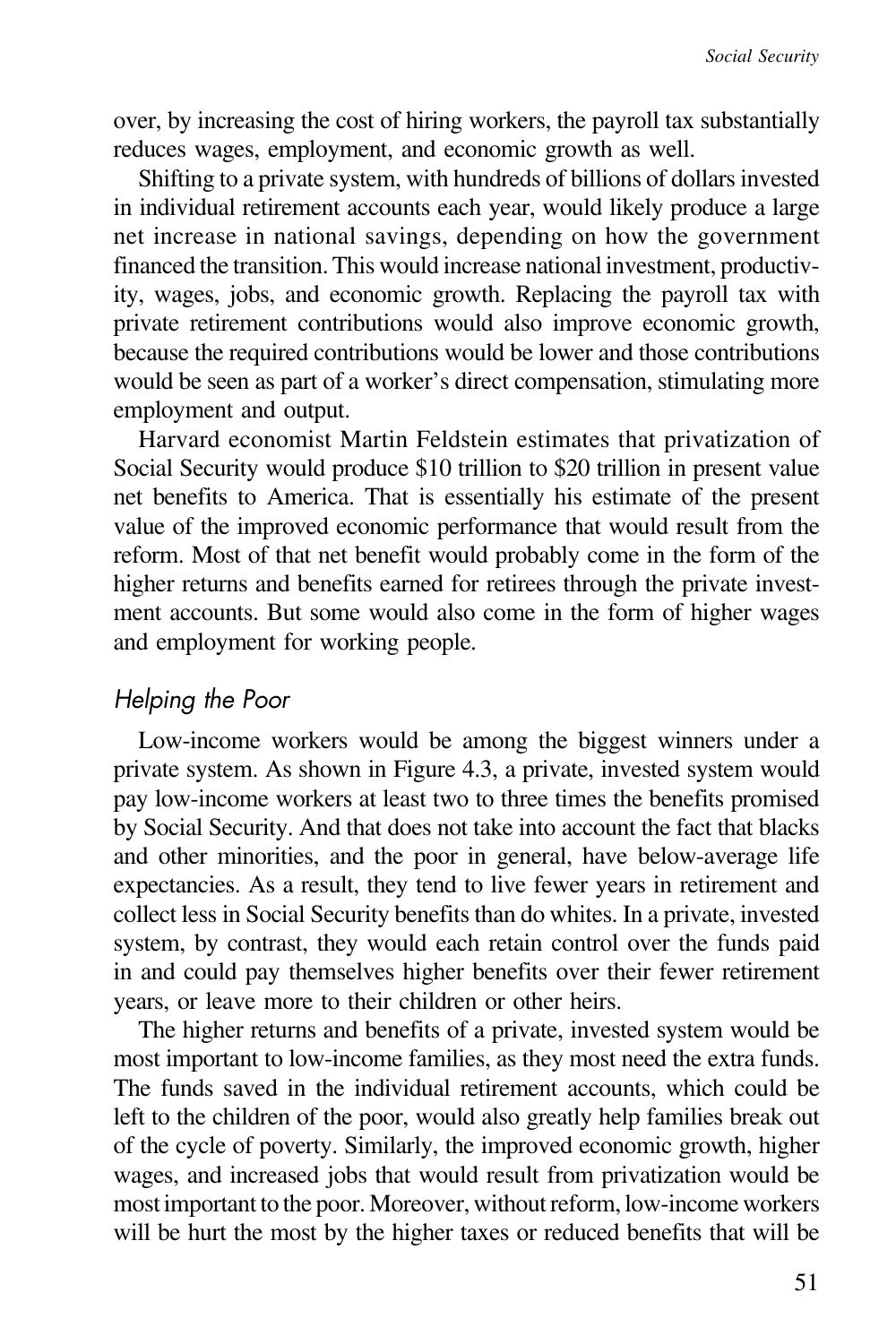

*Figure 4.3 Monthly Benefits for a Worker Born in 1970 Who Earns a Salary of \$13,500*

SOURCE: Cato Institute's calculator at www.socialsecurity.org.

\*When this worker retires, the Social Security Administration projects that it will be able to pay only 75% of currently legislated benefits.

necessary if we continue on our current course. Averting a financial crisis and its inevitable results would consequently be most important to lowincome workers.

In addition, with average- and low-wage workers accumulating huge sums in their own investment accounts, the distribution of wealth throughout society would become far broader than it is today. That would occur, not through the redistribution of existing wealth, but through the creation of new wealth, far more equally held. Because privatizing Social Security would turn every worker into a stockowner, the old, senseless division between labor and capital would be eroded. Every laborer would become a capitalist. The socialist dream of the nation's workers owning its businesses and industries would be effectively achieved. At the same time, as the nation's workers became capitalists, support for free-market, progrowth economic policies would increase in all sectors of society. That social effect is one of the least cited but most important reasons for privatizing Social Security.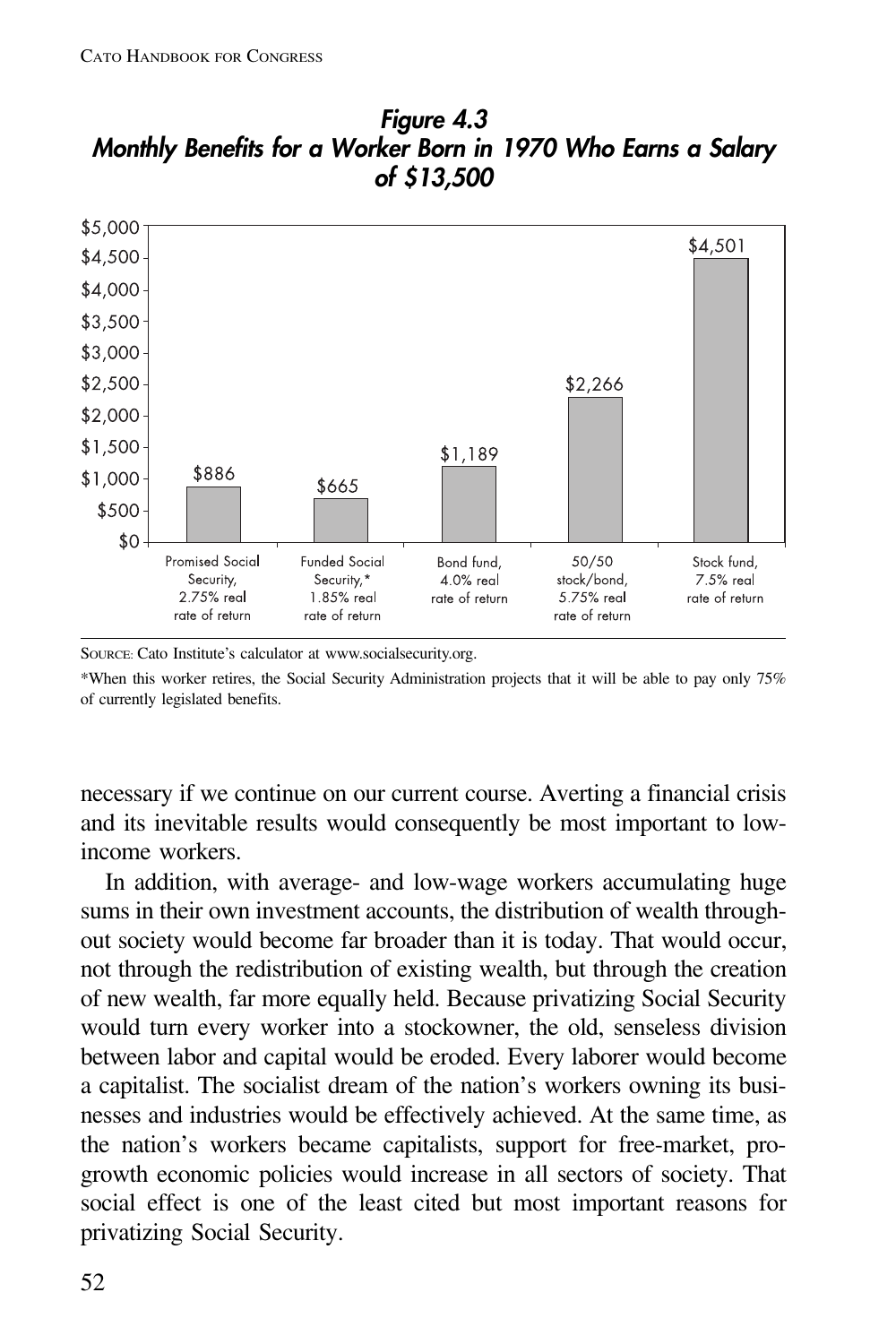### *Ownership and Control*

After all the economic analysis, however, perhaps the single most important reason for privatizing Social Security is that it would give American workers true ownership of and control over their retirement benefits.

Many Americans believe that Social Security is an "earned right." That is, because they have paid Social Security taxes they are entitled to receive Social Security benefits. The government encourages this belief by referring to Social Security taxes as '' contributions,'' as in the Federal Insurance Contributions Act (FICA). However, the U.S. Supreme Court has ruled, in the case of *Flemming v. Nestor,* that workers have no legally binding contractual or property right to their Social Security benefits, and those benefits can be changed, cut, or even taken away at any time.

As the Court stated, ''To engraft upon Social Security a concept of 'accrued property rights' would deprive it of the flexibility and boldness in adjustment to ever changing conditions which it demands.'' That decision built on a previous case, *Helvering v. Davis,* in which the Court had ruled that Social Security is not a contributory insurance program, stating that '' the proceeds of both the employer and employee taxes are to be paid into the Treasury like any other internal revenue generally, and are not earmarked in any way.''

In effect, Social Security turns older Americans into supplicants, dependent on the political process for their retirement benefits. If they work hard, play by the rules, and pay Social Security taxes their entire lives, they earn the privilege of going hat in hand to the government and hoping that politicians decide to give them some money for retirement.

In contrast, under a privatized Social Security system, workers would have full property rights in their private accounts. They would own their accounts and the money in them the same way they own their individual retirement accounts (IRAs) or 401(k) plans. Their retirement benefits would not depend on the whims of politicians.

### *A Private System*

A privatized Social Security system would essentially be a mandatory savings program. Money would still be deducted from a worker's pay and matched by the employer, the same as it is today. But instead of sending that money off to Washington to disappear into the black hole of Social Security, those workers who wished to do so could redirect their money into a personal retirement account (PRA) of their choice.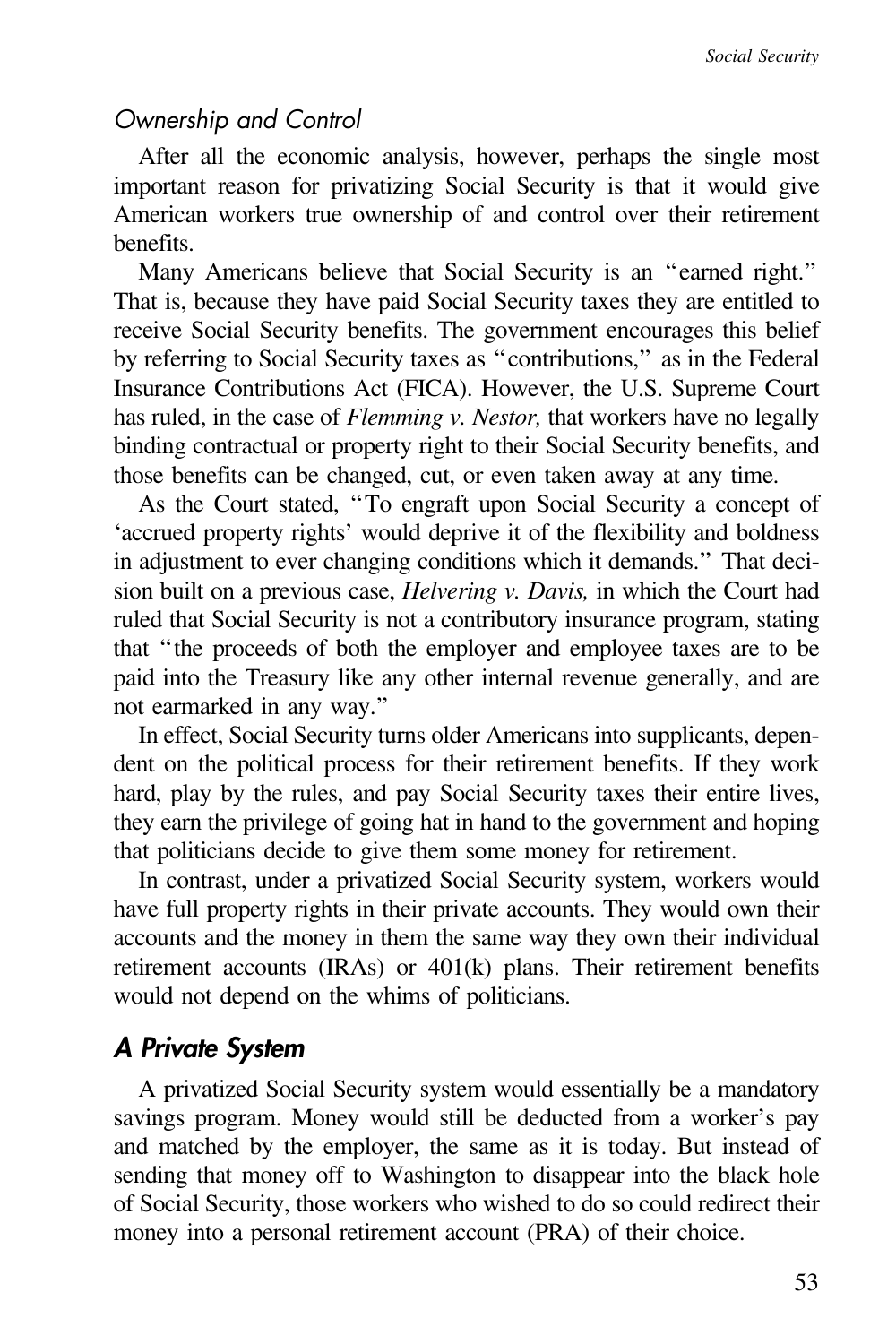PRAs would operate much like current IRAs or 401(k) retirement plans. Individuals could not withdraw funds from their PRAs before retirement, determined either by age or by PRA balance requirements. PRA funds would be the property of the individual, and upon death, any remaining funds would become part of the individual's estate.

PRAs would be managed by the private investment industry, and workers would be free to choose the fund manager that best met their individual needs and could change managers whenever they wished. The government would establish regulations on portfolio risk to prevent speculation and protect consumers. Reinsurance mechanisms would be required to guarantee fund solvency.

The government would continue to provide a safety net in the form of a guaranteed minimum pension benefit. If upon retirement the balance in an individual's PRA was insufficient to provide an actuarially determined retirement annuity equal to the minimum wage, the government would provide a supplement sufficient to bring the individual's monthly income up to that level.

Of course, some people might worry that allowing people to invest privately is too risky. But that seriously misstates the risks of both privatization and remaining with the current Social Security system.

Are stocks really risky? In any given year, stocks can go up, but as we have seen recently, they can also go down. But the year-to-year fluctuations of the market are actually irrelevant. What really counts is the long-term trend of the market over a person's entire working lifetime, in most cases 40 to 45 years. Given that long-term perspective, there is no period in which the average investor would have lost money by investing in the U.S. stock market. In fact, during the worst 20-year period in U.S. history, which includes the 1929 crash and Great Depression, the stock market produced a positive real return of more than 3 percent. The average 20 year real rate of return has been 10.5 percent.

By comparison, relying on the current Social Security system is extremely risky. With Social Security's unfunded liabilities exceeding \$21 trillion and workers having no legal right to their benefits, a young worker entering the Social Security system is gambling on what benefits a president and Congress *45 years from now* will decide to bestow. Given Social Security's already low rate of return to young workers, the political risk of staying in Social Security far exceeds the market risk of private investment.

# *Principles for Reform*

As it approaches the historic debate over Social Security reform, Congress should keep in mind five basic principles.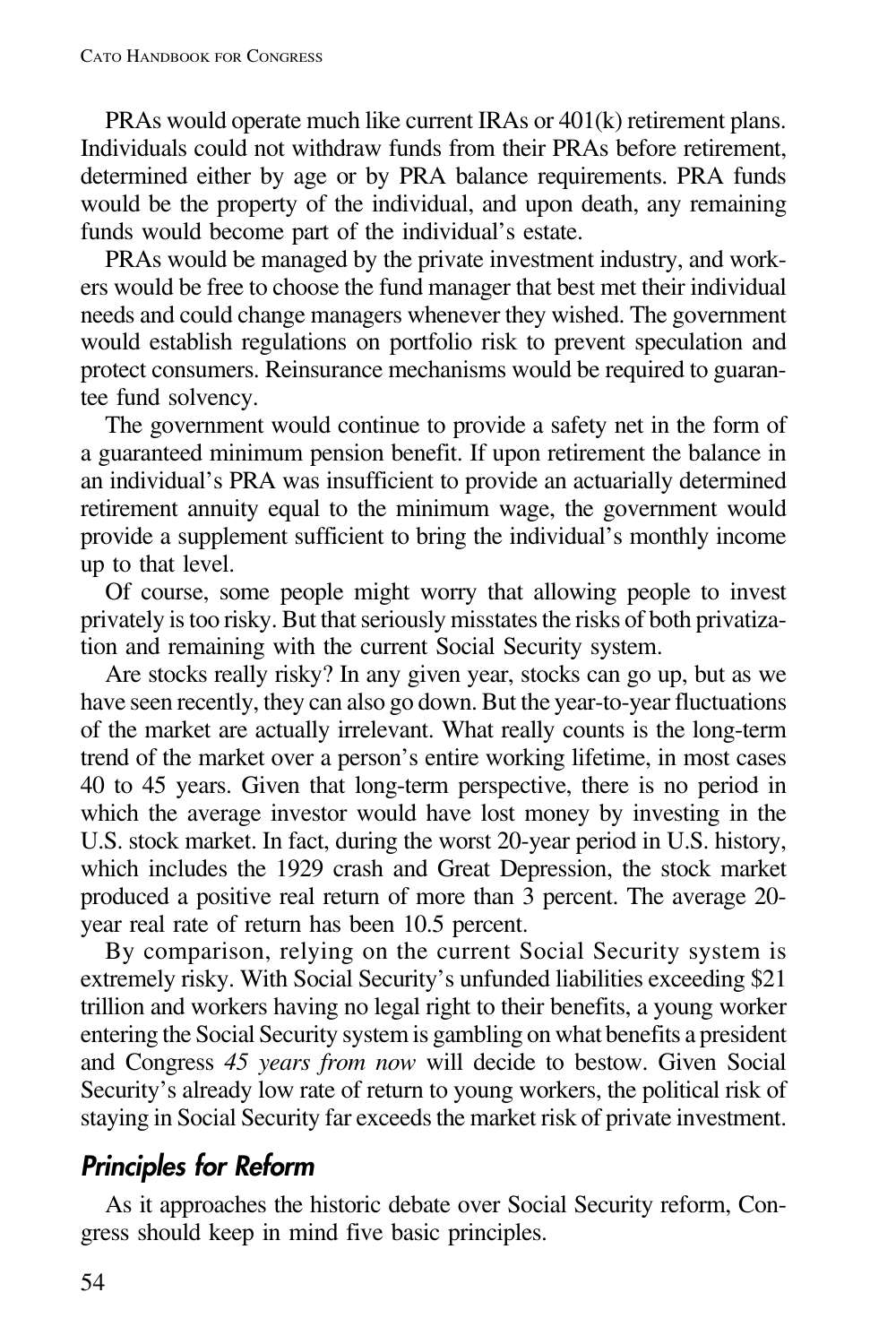### *Solvency Is Not Enough*

Workers deserve the best possible deal for their dollar. With Social Security facing a financial crisis— it will begin running a deficit in just 15 years— much attention has been focused on ways to keep the program solvent. Theoretically, that could be accomplished by raising taxes or cutting benefits. But Social Security faces a second crisis as well: Young workers will receive a negative rate of return from the program. They will get less back in benefits than they pay in taxes. That low return, and other inequities, particularly disadvantages women, the poor, and minorities. Any Social Security reform must reverse this trend, raising the rate of return and providing higher retirement benefits.

### *Individuals, Not Government, Should Invest*

The only way to increase Social Security's rate of return is to invest Social Security taxes in real capital assets. This should be done through the creation of individually owned accounts, not by allowing the government to directly invest payroll taxes. Individual accounts would give workers ownership of and control over their retirement funds, allowing them to accumulate wealth and pass that wealth on to their heirs; it would also give them a greater stake in the American economic system. Government investment would allow the federal government to become the largest shareholder in every American company, posing the potential threat to corporate governance and the specter of social investing.

### *Maximize Consumer Choice*

Workers should be given as wide a range of investment opportunities as possible, consistent with regulatory safeguards against fraud or speculation. While investing in "Singapore derivatives" is clearly not envisioned, there is no reason to limit workers to only two or three index funds. As much as possible, the existing retirement savings infrastructure should be used, meaning workers would have a large number of safe and secure options. Moreover, a safety net would guarantee that no senior would end up in poverty as a result of bad investments.

### *Don't Touch Grandma's Check*

Benefits to the currently retired and nearly retired should not be reduced. Indeed, by explicitly recognizing benefits owed to current retirees, privatization would guarantee those benefits in a way that the current political system does not. Making the transition to a new system while guaranteeing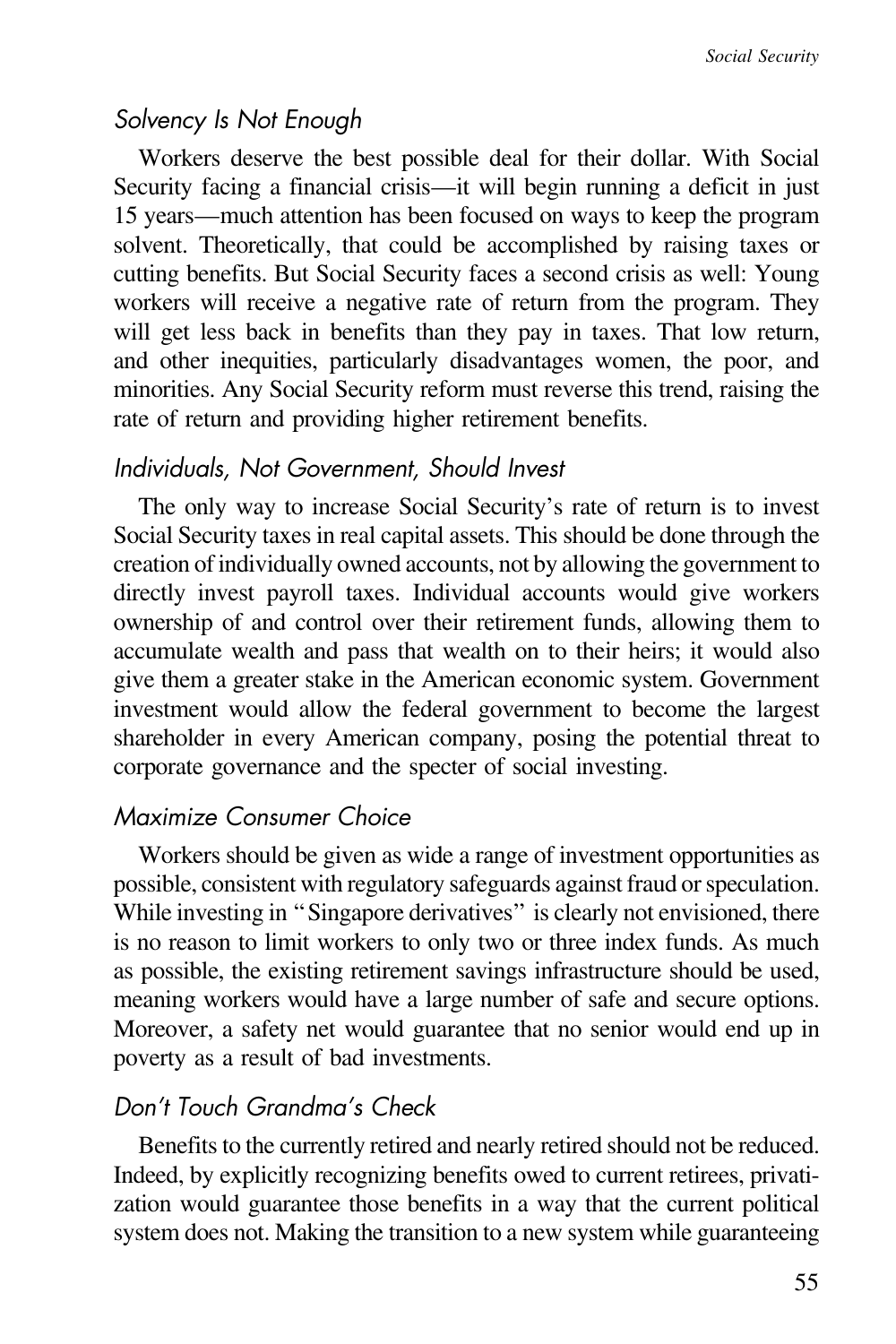current benefits means that the government will have to issue debt, cut current spending, or sell assets, but those '' transition costs'' will be substantially less than the costs of maintaining the current system.

## *More Privatization Is Better Than Less*

You don't cut out half a cancer. Given the advantages of a privatized Social Security system, there is no excuse for stopping at the privatization of only 2– 3 percent of payroll taxes. Once Congress has conceded that private capital investment can provide better and more secure retirement benefits, it should press on and allow workers to control the maximum feasible amount of their retirement income.

## *The Transition*

The most difficult issue associated with any proposed privatization of Social Security is the transition. Put quite simply, regardless of what system we choose for the future, we have a moral obligation to continue benefits to today's recipients. But if current workers divert their payroll taxes to a private system, those taxes will no longer be available to pay benefits. The government will have to find a new source of funds. The Congressional Research Service estimates that cost at nearly \$7 trillion over the next 35 years.

Although that sounds like an intimidating figure, it should be understood that this is not a new cost. It is really just making explicit an already existing unfunded obligation. The federal government already cannot fund as much as \$21 trillion of Social Security's promised benefits. Privatizing Social Security, therefore, will actually reduce the amount of debt we owe.

The tradeoffs in refinancing a home mortgage provide a useful analogy. There are costs associated with achieving a lower interest rate such as points, title insurance, a title search, attorneys' fees, a credit report, and the like. The decision to refinance is based not only on the lower interest rate but on those costs as well. If the present value of the costs and the lower interest expense is less than the present value of the existing mortgage interest expense, then there is a net benefit from refinancing even though costs are incurred to achieve it. With Social Security, the cost of paying for the transition to a private system will be less than the cost of preserving the current system.

Of course there will be a temporary cash flow problem while we make the transition. We will have to find the revenues to pay benefits to current retirees. While any financing mechanism will be political, involving some